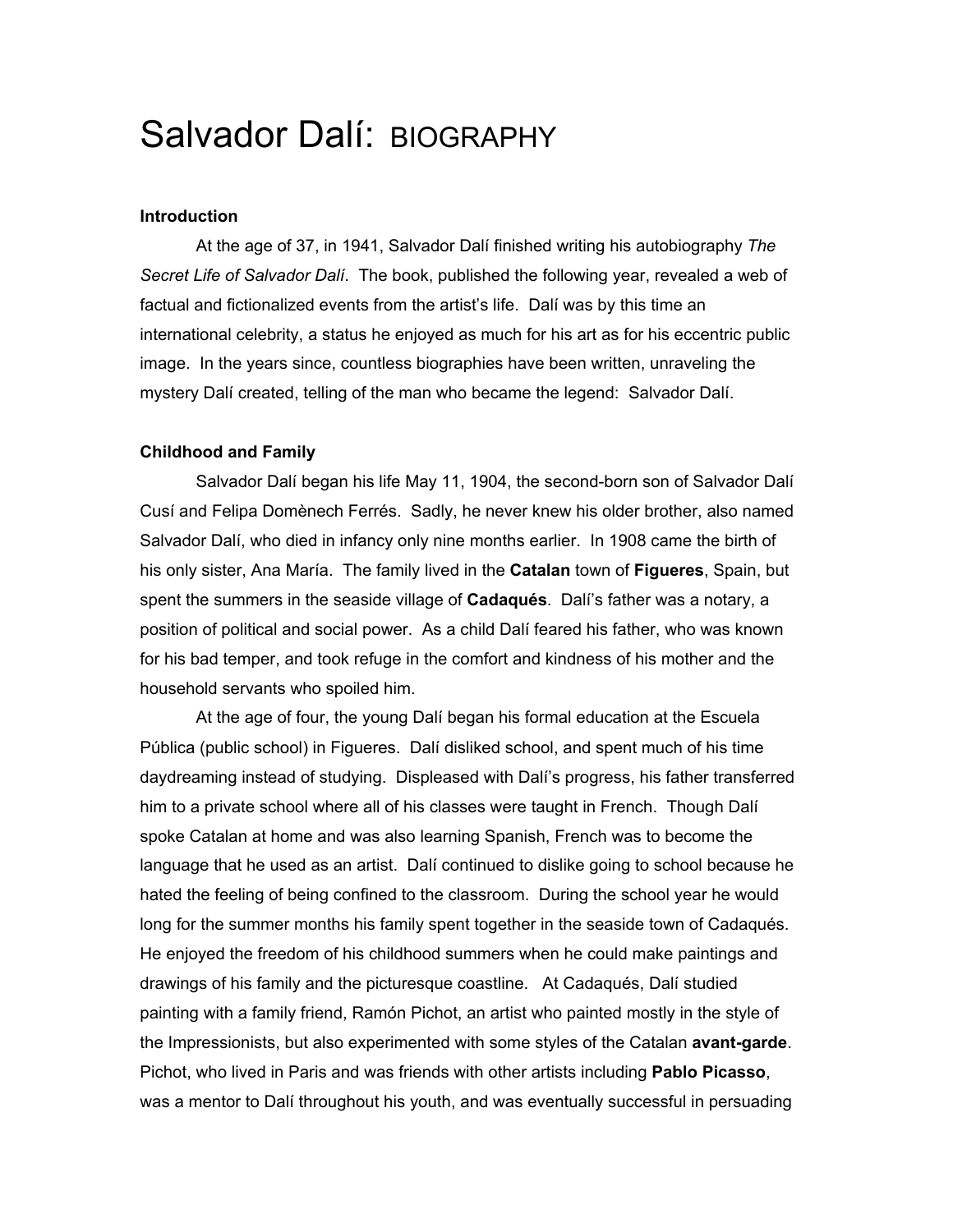Dalí's reluctant father to allow his son to apply for admission at the San Fernando Academy of Art in Madrid.

### **Student Years and the Catalan Avant-Garde**

In 1922 Dalí gained admission to the Academy. He enjoyed the freedom of selfexpression he felt in Madrid, and developed close relationships with several of his fellow students including **Federico García Lorca** and **Luis Buñuel** (two artists he would later collaborate with). Dalí experimented with several avant-garde painting styles, primarily **Cubism**, **Futurism** and **Purism**, which he learned about through reproductions in art journals. He began showing his work in galleries in Barcelona and Madrid and had two solo exhibitions, as well as showing his work in several other exhibitions with other Catalan modernists. Though he was experiencing success in the Spanish art world, Dalí felt unchallenged by his instructors at the Academy. His tendency to challenge the authority of the Academy and to encourage his peers to do the same, led to disciplinary actions and eventually to his dismissal in 1926. Following his dismissal, Dalí returned to Figueres and devoted himself to painting. He continued to exhibit with the Catalan avant-garde, but his works displayed an increasingly disturbing imagery of mutilation and decay. Even the Catalan art community became more and more horrified by his graphic depictions, and as a result galleries in Madrid and Barcelona began to exclude Dalí from exhibitions.

#### **Dalí and the Surrealists**

In 1929, Dalí partnered with his friend, Luis Buñuel, to create a short avant-garde film titled *Un Chien andalou* (*An Andalusian Dog*) consisting of a series of short scenes of unexplained violence and rotting corpses. The widespread acclaim for the film among the European avant-garde elevated the two to international fame and brought Dali to Paris. In particular, the **Surrealists** took notice of Dalí and Buñuel, welcoming them to their artistic circle. As a member of the Surrealist movement, Dalí was surrounded by artists who accepted his outlandish behavior, and celebrated the bizarre imagery in his art. Besides meeting artists such as René Magritte and Hans Arp, Dalí also made acquaintance with Gala, the wife of the Surrealist writer Paul Eluard. Even though she was nine years his senior and already married, Dalí and Gala quickly became inseparable, and moved to Paris together in the autumn of 1929. Five years later the couple married in a civil ceremony. Gala, who was born in Russia as Elena Dmitrievna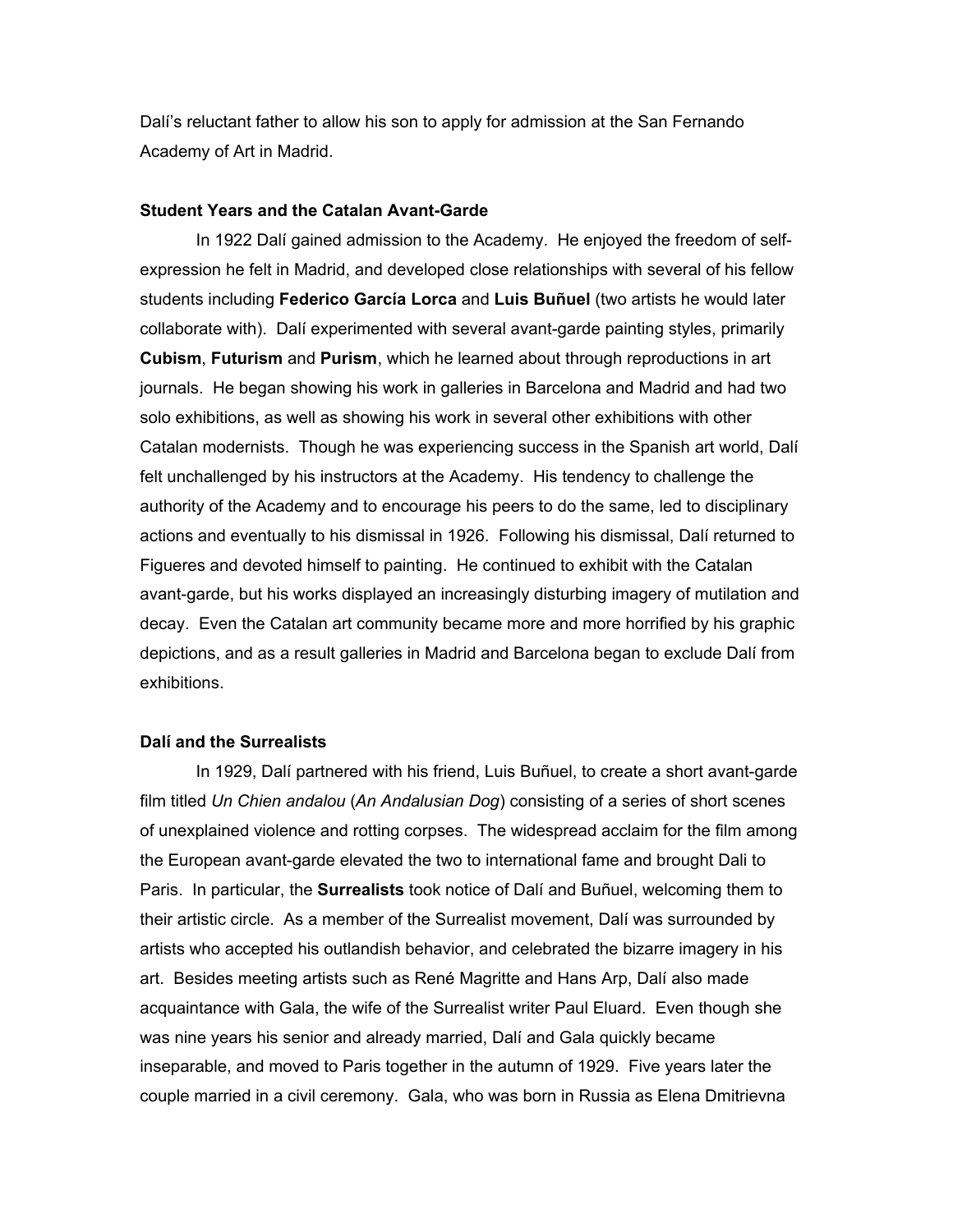Diakona, became Dalí's muse but also served as his manager. Gala encouraged and at times even drove Dalí in his pursuit of fame and fortune.

Though Dalí was a member of the Surrealist movement, his affiliation was more the result of shared interests than any genuine unity with the group. Like the Surrealists, Dalí found artistic inspiration in **Sigmund Freud's psychoanalytic** studies, however he did not embrace the communist social and political ideals of the movement, preferring to be apolitical. Many of Freud's publications began to appear in Spanish translations in the 1920s, and Dalí read them voraciously. He became increasingly obsessed with psychoanalysis and paranoia, and sought ways to include these concepts in his art, leading to his development of the '**paranoic-critical method**' and his introduction of Surrealist objects.

Dalí's relationship with members of the Surrealist movement, particularly with the group's leader and founder, **André Breton**, was strained throughout the 1930s. His selfpromoting behavior and unwillingness to conform his own activities and attitudes to the Surrealist agenda created increasing disruption within the group. Though he continued to participate in Surrealist exhibitions and attracted a great deal of attention to the movement, Breton became more openly critical of Dalí's growing celebrity and commercialism, dubbing him with the **anagrammatic** nickname 'Avida Dollars.' By 1939 the rupture was absolute and Dalí broke from the Surrealists. Dalí's departure from the Surrealists marked the end of his affiliation with artistic groups and movements. Through the rest of his life he remained independent as an artist, working in his own style and exploring his own introspective and paranoic avenues.

#### **Dalí in America**

The 1940s brought about many changes in Dalí's life and art. The civil war that had devastated Spain in the late 1930s was over, but a new war was on the horizon. As the Nazis prepared to invade France, Dalí and Gala fled to the United States in selfimposed exile, as did many other artists during the Second World War. Dalí was well known by the American public, and very popular with American collectors as well. During the course of the decade Dalí's works were exhibited in important galleries in New York and in major exhibitions at the Museum of Modern Art in New York and the Philadelphia Museum of Art. He also lent his talent to other media, collaborating with Alfred Hitchcock and Walt Disney on film and animation projects.